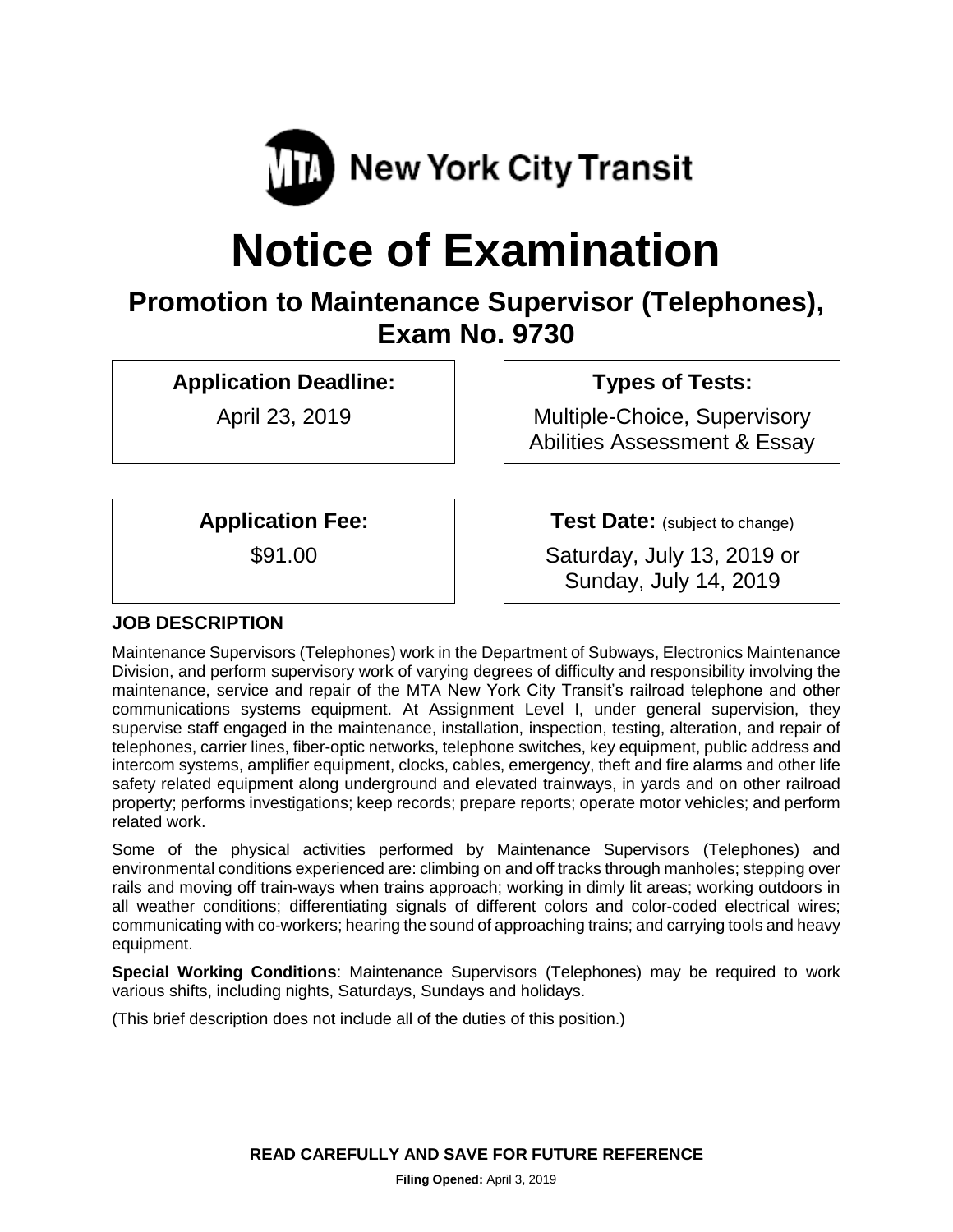### **SALARY**

The current minimum salary for Maintenance Supervisor (Telephones) is \$82,259 per annum. This rate is subject to change. There are two assignment levels within this class of positions. Promotions will be made to Assignment Level I. After promotion, employees may be assigned to the higher assignment level at the discretion of MTA New York City Transit.

#### **ELIGIBILITY TO TAKE EXAMINATION**

This examination is open to each employee of MTA New York City Transit who **on the first date of the multiple-choice test:**

- 1. Is permanently (not provisionally) employed in or appears on a Preferred List (see Note, below) for the eligible title of Telephone Maintainer; and
- 2. Is not otherwise ineligible.

(Note: A "Preferred List" is a civil service list which is only for certain former permanent incumbents of the eligible title who have rehiring rights.)

This examination is also open to employees who were appointed to an eligible title pursuant to New York State Civil Service Law, section 55-a, and who meet all other eligibility requirements.

You are responsible for determining whether you meet the eligibility requirements for this examination prior to submitting the *Application*. If you do not know if you are eligible, check with **your department's Human Resources representative**. You may be given the test before we verify your eligibility. If you are marked "Not Eligible," your application fee will **not** be refunded and you will **not** receive a score.

This examination is **not** open to employees of MaBSTOA or MTA Bus Company, or to employees of MTA agencies other than MTA New York City Transit.

#### **REQUIREMENTS TO BE PROMOTED**

**Probationary Period:** At the time of promotion, you must have completed your probationary period in the eligible title as indicated in the above "Eligibility to Take Examination" section, and you must be permanently employed in that title or your name must appear on a Preferred List for the title at the time of promotion. Additionally, you must have served permanently in the eligible title for at least one year. Time served prior to a break in service of more than one year will not be credited.

**Driver License Requirement:** At the time of promotion, you must have a Motor Vehicle Driver License valid in the State of New York with no disqualifying restrictions that would preclude the performance of the duties of this title. If you have serious moving violations, a license suspension or an accident record you may be disqualified. This license must be maintained for the duration of your employment in the title.

**Drug Screening Requirement:** You must pass a drug screening in order to be promoted.

#### **HOW TO SUBMIT AN APPLICATION AND PAY THE APPLICATION FEE**

If you believe you meet the requirements in the "Eligibility to Take Examination" section, submit an *Application* online by the last day of the application period unless you are requesting a fee waiver. Applicants who wish to request a fee waiver should refer to the "How to Submit an Application When Requesting a Fee Waiver" section below. MTA New York City Transit will **not** accept *Applications* in person.

**Application Fee:** This fee is generally not refundable. Under special circumstances, you may be entitled to a refund. You should refer to the Department of Citywide Administrative Services ("DCAS") General Exam Regulations to determine if you are entitled to a refund prior to requesting a refund. You can refer to the bottom of the last page of the Notice of Examination for instructions on how to obtain a copy of the DCAS General Exam Regulations.

#### **READ CAREFULLY AND SAVE FOR FUTURE REFERENCE**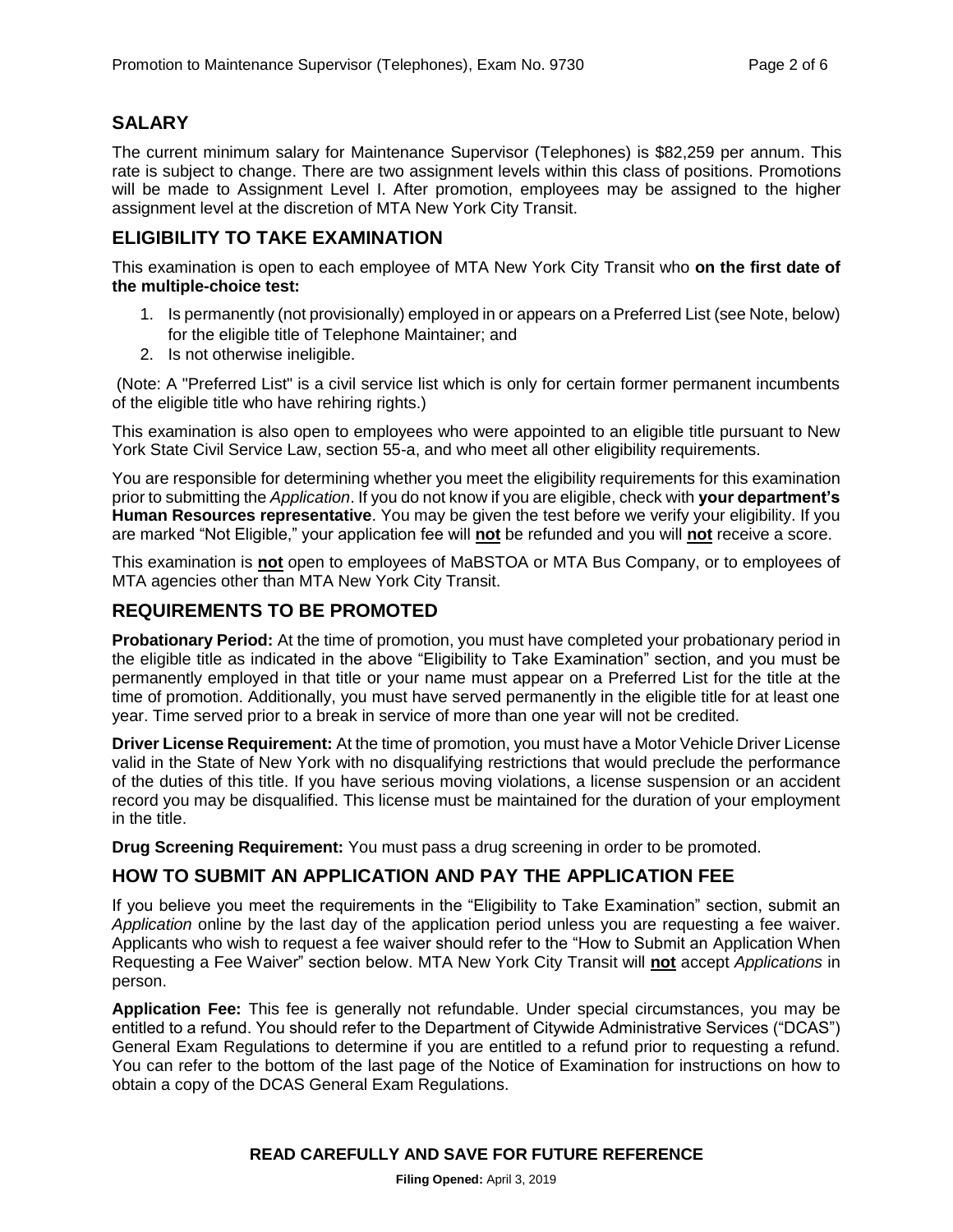#### **HOW TO SUBMIT AN APPLICATION AND PAY THE APPLICATION FEE** (Continued)

#### **Online Applications:**

- 1. Apply using the "BSC" employee portal at [www.mymta.info](http://www.mymta.info/) by the last day of the application period.
- 2. You must pay the *Application* fee via payroll deduction. Applicants who request a fee waiver must apply by mail.
- 3. You will be sent a confirmation email after you complete your *Application* and pay the *Application* fee.

Save your confirmation numbers for future reference and proof of filing an *Application.*

Computers with internet access are available on a limited basis at branches of the New York Public Library, the Brooklyn Public Library and the Queens Library to patrons with a valid library card.

#### **HOW TO SUBMIT AN APPLICATION WHEN REQUESTING A FEE WAIVER**

Applicants who wish to request a fee waiver must obtain an *Application* in person at the MTA Exam Information Center as indicated below and must submit the *Application* by mail to the address in the "Correspondence" section below **by the last day of the application period**.

MTA New York City Transit will not accept *Applications* in person. Additional information on requesting an application fee waiver is available with the *Application*.

**MTA Exam Information Center**: Open Monday through Friday, from 9 AM to 3 PM, in the lobby at 180 Livingston Street, Brooklyn, New York. Directions: take the A, C, F, or R trains to the Jay Street-Metro Tech Station, or the 2, 3, or G train to the Hoyt Street Station.

#### **ADMISSION LETTER**

An *Admission Letter* will be mailed to you about 10 days before the first date of the multiple-choice and essay test. If you do not receive an *Admission Letter* at least 4 days before this date, you may obtain a duplicate letter at the MTA Exam Information Center (as indicated above). A paper copy of the *Admission Letter* is your ticket for admission to the test.

Applicants **must** keep their mailing address **up to date**. Please refer to the Correspondence section below for instructions on how to update your address and other contact information.

#### **THE TEST**

The test will consist of three distinct components: a competitive multiple-choice examination, a qualifying essay test and a qualifying supervisory abilities assessment. All three components of the test will be given in a single session on the same day. A score of at least 70% is required to pass each test. Your score on the competitive multiple-choice test will determine 85% of your final score. Your seniority will determine the remaining 15%.

You must pass the competitive multiple-choice test and both the qualifying essay test and supervisory abilities assessment to have your seniority credited. Your seniority score will be 70 plus ½ point for each three months of completed, permanent, continuous service with an agency under the jurisdiction of the Commissioner, Department of Citywide Administrative Services, in competitive class titles. Your service will be credited through the first date of the multiple-choice test up to a maximum of 15 years. Time served prior to a break in service of more than one year will not be credited.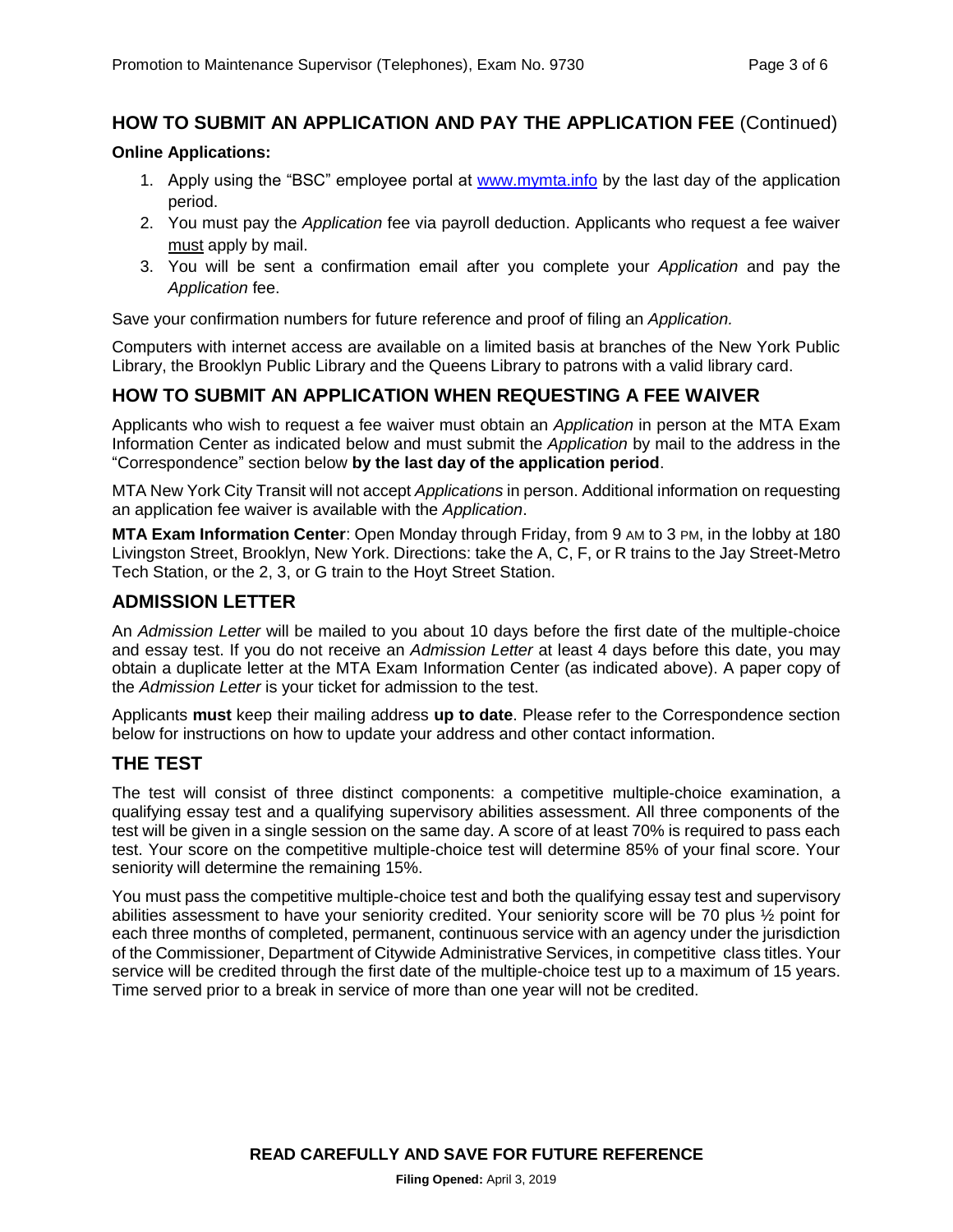# **THE TEST** (Continued)

The competitive multiple-choice test may include questions on the following knowledge areas: the maintenance, installation, inspection, testing, alteration and repair of telephones, fiber-optic networks, cables, telephone switches, key equipment, public address systems and intercoms, amplifiers, clocks, alarms, circuits and related equipment; tools and equipment; safe work procedures and practices; the interpretation of drawings and schematics; job-related calculations; record-keeping and report writing; MTA New York City Transit rules, regulations, policies and procedures; and other related areas.

The qualifying supervisory abilities assessment may include questions that assess the following abilities:

- **Planning and Organizing** Establishing a course of action for self and/or others to accomplish a specific goal; planning proper assignment of personnel and appropriate allocation of resources
- **Delegation** Utilizing subordinates effectively; allocating decision-making and other responsibilities to the appropriate subordinates
- **Management Control** Establishing procedures to monitor and/or regulate processes, tasks, or activities of subordinates and job activities and responsibilities; taking action to monitor the results of delegated assignments or projects
- **Development of Subordinates** Developing the skills and competencies of subordinates through training and developmental activities related to current and future jobs
- **Analysis** Identifying problems, securing relevant information, relating data from different sources and identifying possible causes of problems
- **Judgement** Developing alternative courses of action and making decisions based on logical assumptions that reflect factual information

The qualifying essay test will require candidates to write one or more reports based on information provided on the day of the test. Candidates will be evaluated on their ability to write concisely, comprehensively and clearly using good grammatical form. Only those candidates who achieve a passing score on the multiple-choice test and supervisory abilities assessment will have their qualifying essay test rated.

Veterans' or Disabled Veterans' Credit will be granted only to eligible passing candidates who request that they be applied. Veterans' or Disabled Veterans' Credit should be requested at the time of application, but **must** be requested before the date the eligible list is established. Claims for Veterans' or Disabled Veterans' Credit cannot be made once the eligible list is established.

## **TEST ADMINISTRATION GUIDELINES**

**Warning:** You are not permitted to enter the test site with cellular phones, smart watches, beepers, pagers, cameras, portable media players, or other electronic devices. Calculators are permitted; however they must be hand-held, battery or solar-powered, numeric only. Calculators with functions other than addition, subtraction, multiplication and division are prohibited. Electronic devices with an alphabetic keyboard, word processing, or data recording capabilities, such as planners, organizers, etc., are prohibited. If you use any of these devices in the building at any time before, during, or after the test, you may **not** receive your test results, your test score may be nullified, and your application fee will **not** be refunded.

You may not have any other person, including children, present with you while you are being processed for or taking the test, and no one may wait for you inside of the test site while you are taking the test.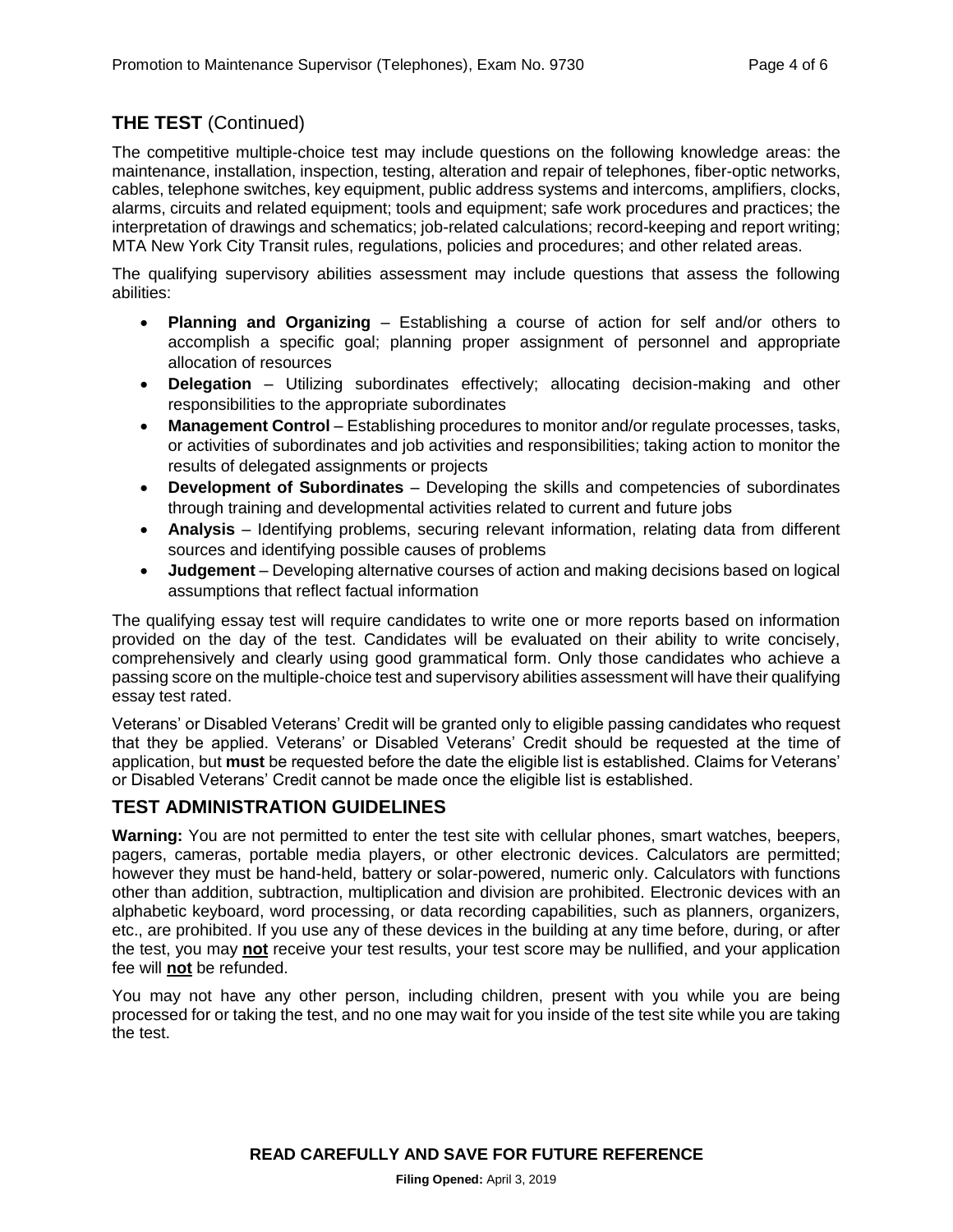#### **TEST ADMINISTRATION GUIDELINES** (Continued)

**Leaving:** You must leave the test site once you finish the test. If you leave the test site after being fingerprinted but before finishing the test, you will not be permitted to re-enter. If you disregard this instruction and re-enter the test site, you may not receive your test results, your test score may be nullified, and your application fee will not be refunded.

**Proof of Identity**: You must present your MTA New York City Transit employee ID when you arrive to take the test.

#### **THE TEST RESULTS**

If you pass the multiple-choice test, qualifying essay test and qualifying supervisory abilities assessment and are marked eligible, your name will be placed in final score order on an eligible list and you will be given a list number. You will be notified by mail of your test results. If you meet all requirements and conditions, you will be considered for promotion when your name is reached on the eligible list.

#### **SPECIAL ARRANGEMENTS**

**Late Filing:** Consult with **your department's Human Resources representative** to determine the procedure for filing a late *Application* if you meet one of the following conditions:

- 1. You are absent from work for at least one-half of the application period and are unable to apply for reasons such as vacation, sick leave or military duty; or
- 2. You become eligible after the above application period, but on or before the first date of the Multiple-Choice, Supervisory Abilities Assessment & Essay test.

**Make-Up Test:** You may apply for a make-up test if you cannot take the test on the scheduled test date for any of the following reasons:

- 1. Compulsory attendance before a public body;
- 2. On-the-job injury or illness caused by municipal employment where you are an officer or employee of the City;
- 3. Absence from the test within one week after the death of a spouse, domestic partner, parent, sibling, child or child of a domestic partner where you are an officer or employee of the City;
- 4. Absence due to ordered military duty;
- 5. A clear error for which MTA New York City Transit is responsible; or
- 6. A temporary disability, pregnancy-related, or child-birth-related condition preventing you from taking the test.

To request a make-up test, mail your request with your documentation of special circumstances to the address found in the "Correspondence" section below within 60 days of your scheduled test date or make the request within 60 days of restoration to your position after performing ordered military duty.

**Special Test Accommodations:** If you plan to request special testing accommodations due to disability or an alternate test date due to your religious belief, follow the instructions included with your *Application* and mail your request to the address found in the "Correspondence" section below no later than 30 days prior to the scheduled test date.